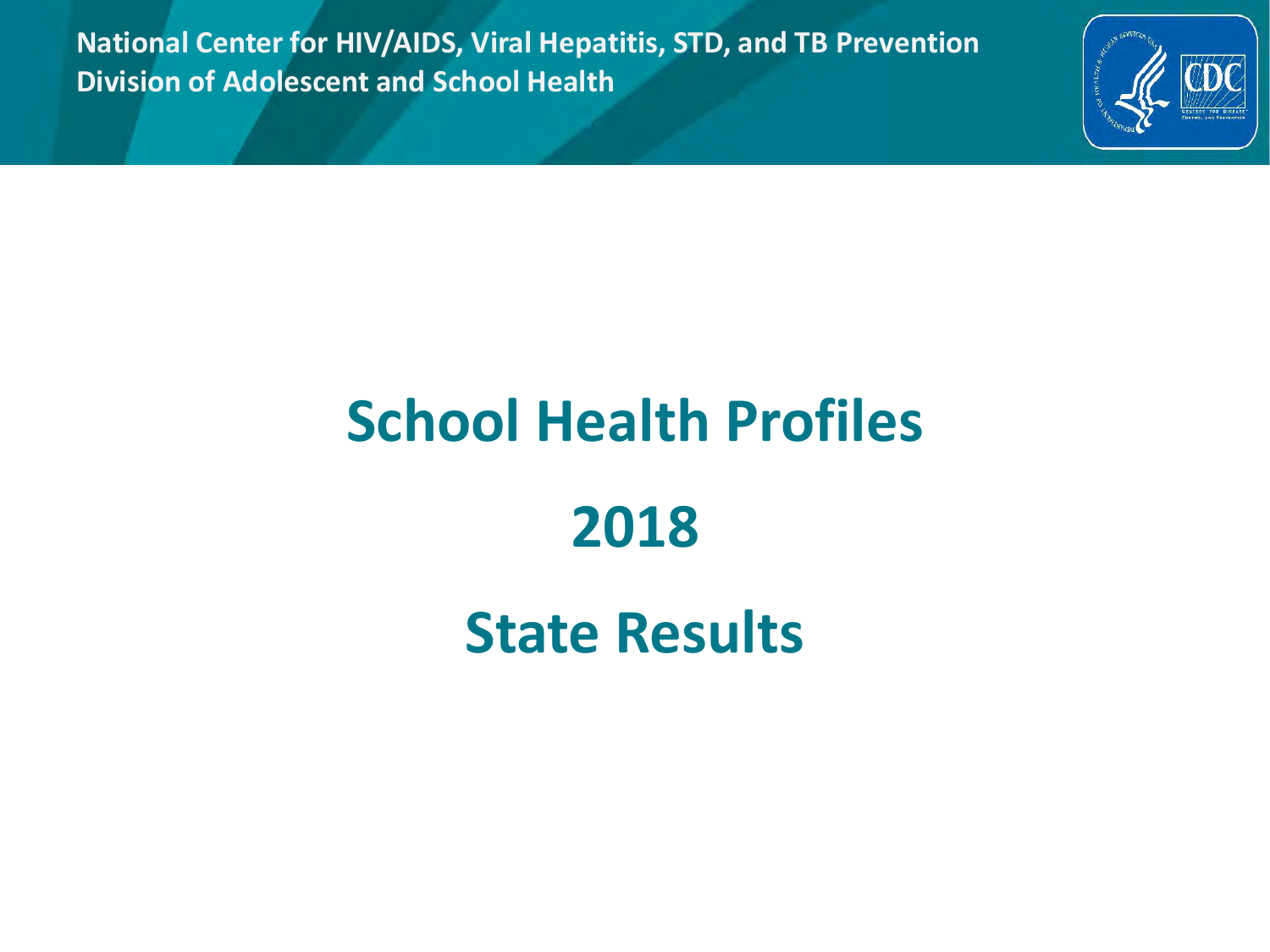#### **What is the School Health Profiles (Profiles)?**

- **Profiles is a system of surveys assessing school health policies and practices in states, territories, and large urban school districts**
- **Profiles surveys are conducted biennially (during evennumbered years) by state, territorial, and local education and health agencies with technical assistance from CDC**
- **Profiles questionnaires are administered to middle and high school principals and lead health education teachers**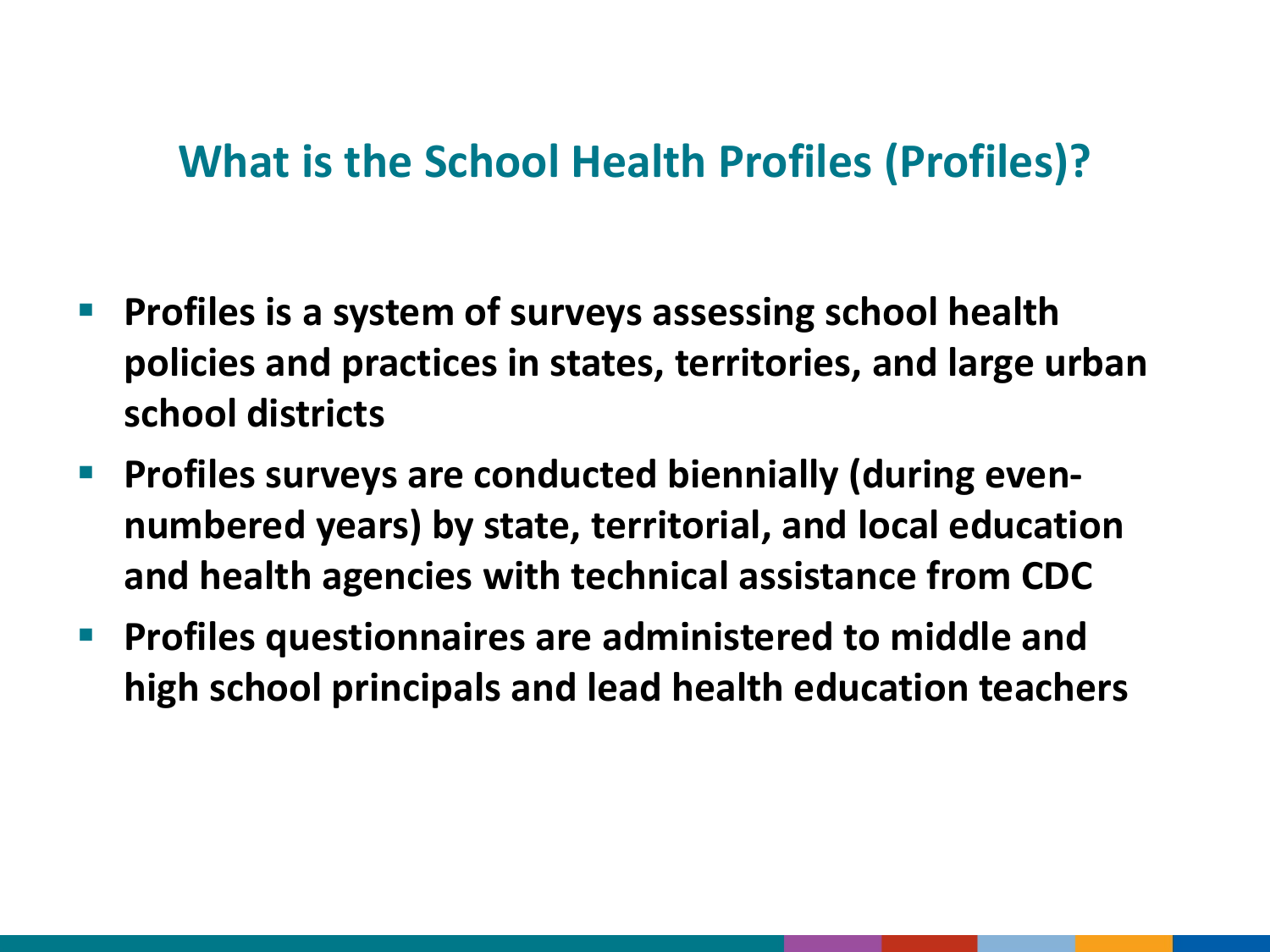#### **Topics Monitored by Profiles**

- **School health education requirements and content**
- **Physical education and physical activity**
- **Practices related to bullying and sexual harassment**
- **School health policies related to tobacco-use prevention and nutrition**
- **School-based health services**
- **Family engagement and community involvement**
- **School health coordination**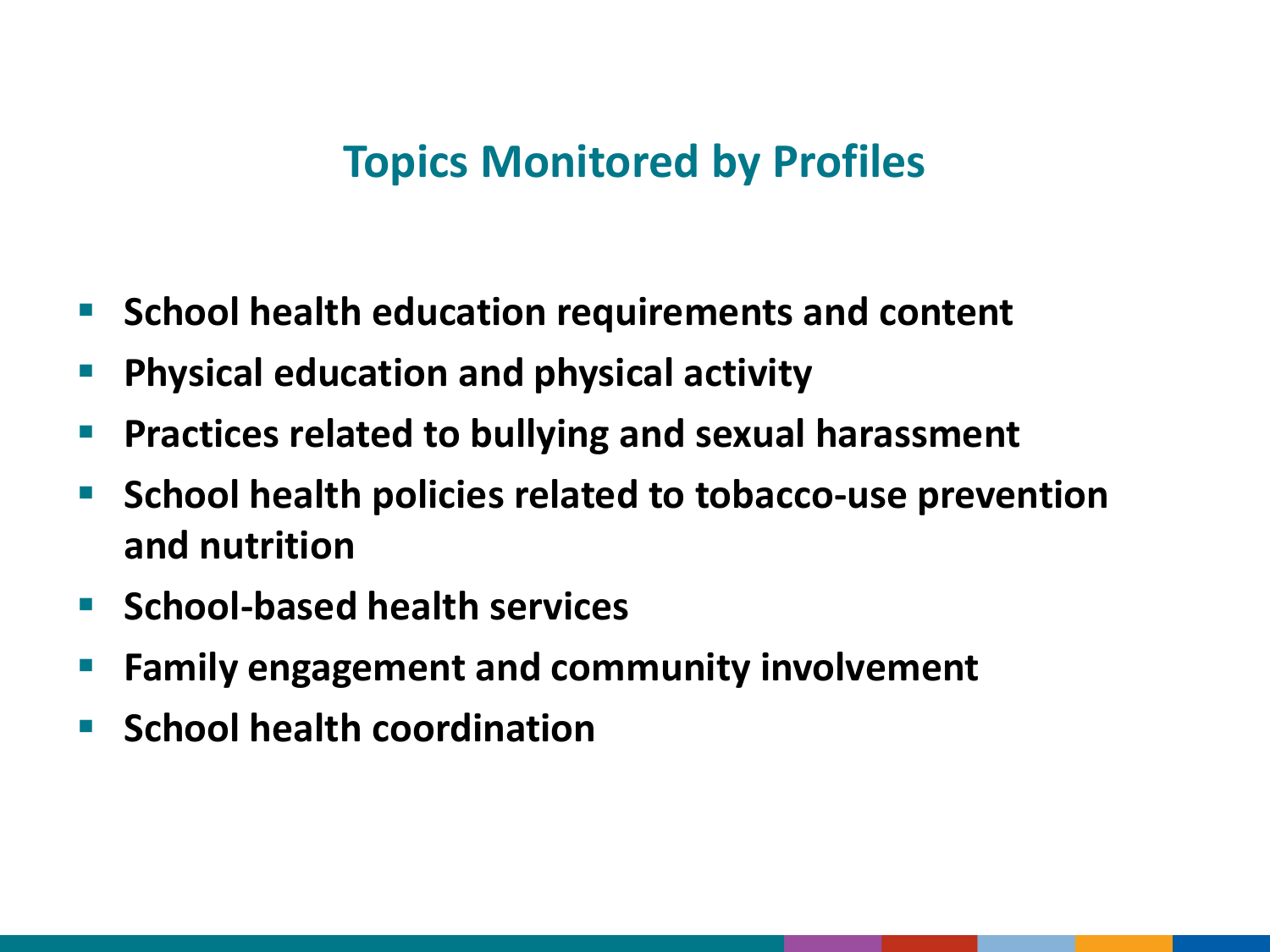### **Profiles Participation, 1998-2018**

|                                        | 1998 | 2000 | 2002 | 2004 | 2006 | 2008                     | 2010           | 2012           | 2014 | 2016 | 2018           |
|----------------------------------------|------|------|------|------|------|--------------------------|----------------|----------------|------|------|----------------|
| # of states                            | 38   | 38   | 43   | 41   | 44   | 50                       | 50             | 49             | 50   | 50   | 48             |
| # of large urban<br>school districts   | 10   | 13   | 14   | 13   | 16   | 21                       | 20             | 19             | 21   | 21   | 21             |
| # of territories                       | --   | --   |      | m m  | m m  | 5                        | 6              | 5              | 3    | 4    | 2 <sup>1</sup> |
| # of tribal<br>governments             |      |      |      |      |      | $\overline{\mathcal{L}}$ | $\overline{2}$ | $\overline{2}$ | --   |      | --             |
| Total # of sites                       | 48   | 51   | 57   | 54   | 60   | 78                       | 78             | 75             | 74   | 75   | 71             |
| Total % of sites with<br>weighted data | 77%  | 75%  | 77%  | 70%  | 82%  | 94%                      | 99%            | 92%            | 96%  | 97%  | 93%            |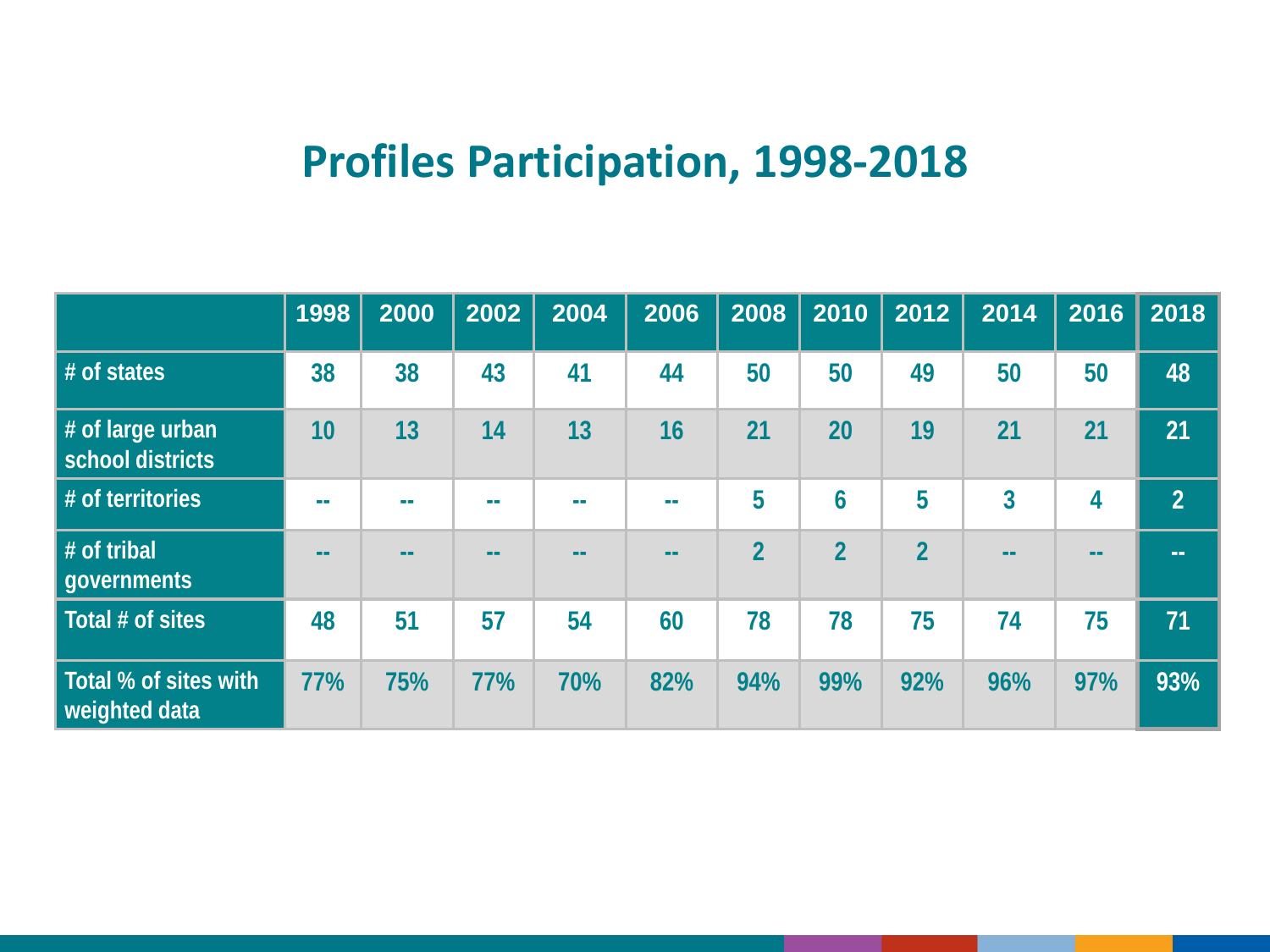#### **State, Territorial, and District Participation—Profiles 2018**

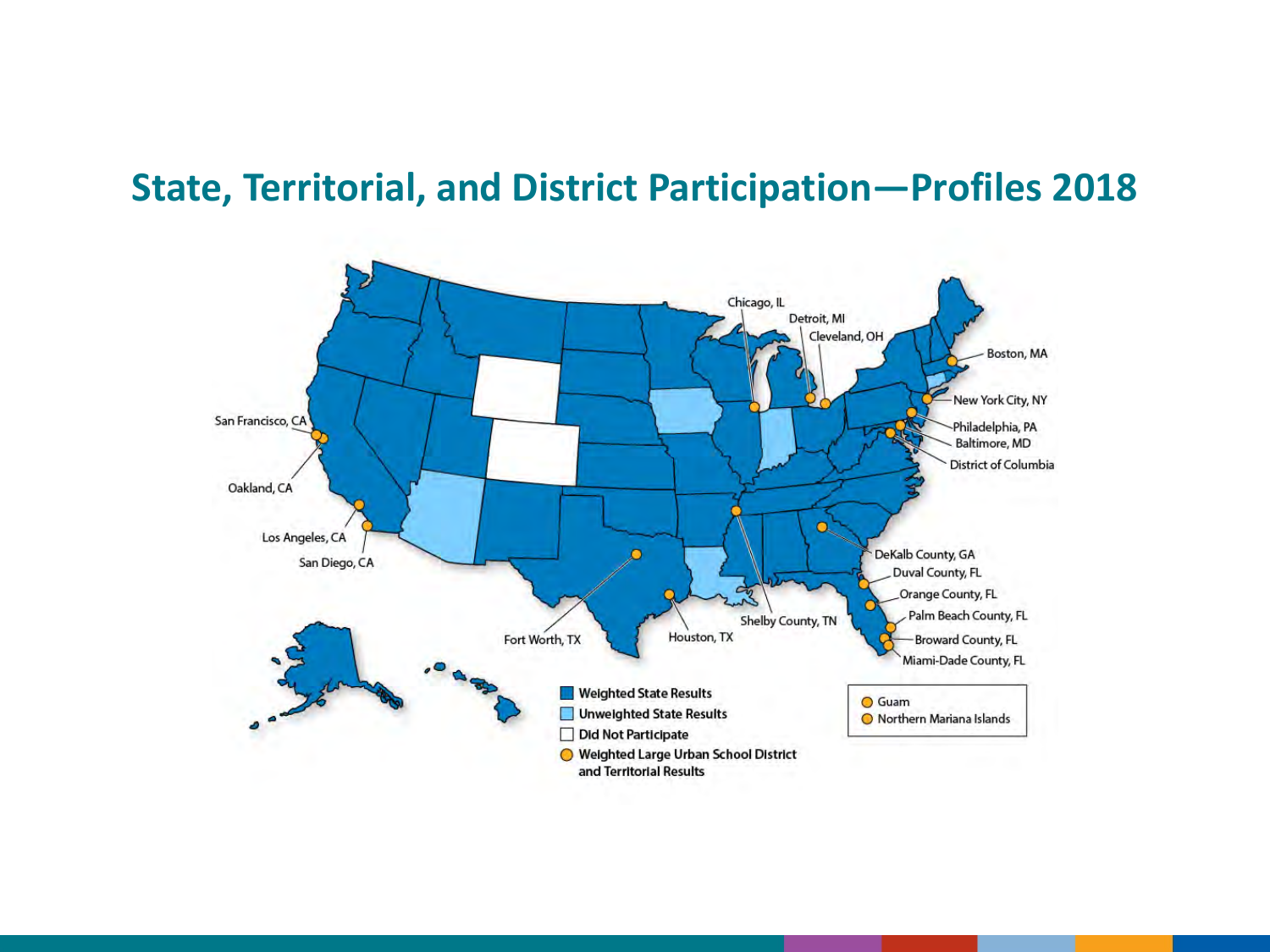### **Uses of Profiles Data**

**Education and health officials use Profiles data to**

- **Describe school health policies and practices and compare them across jurisdictions**
- **IDED 10 Identify professional development needs**
- **Plan and monitor programs**
- **Support health-related policies and legislation**
- **Seek funding**
- **Garner support for future surveys**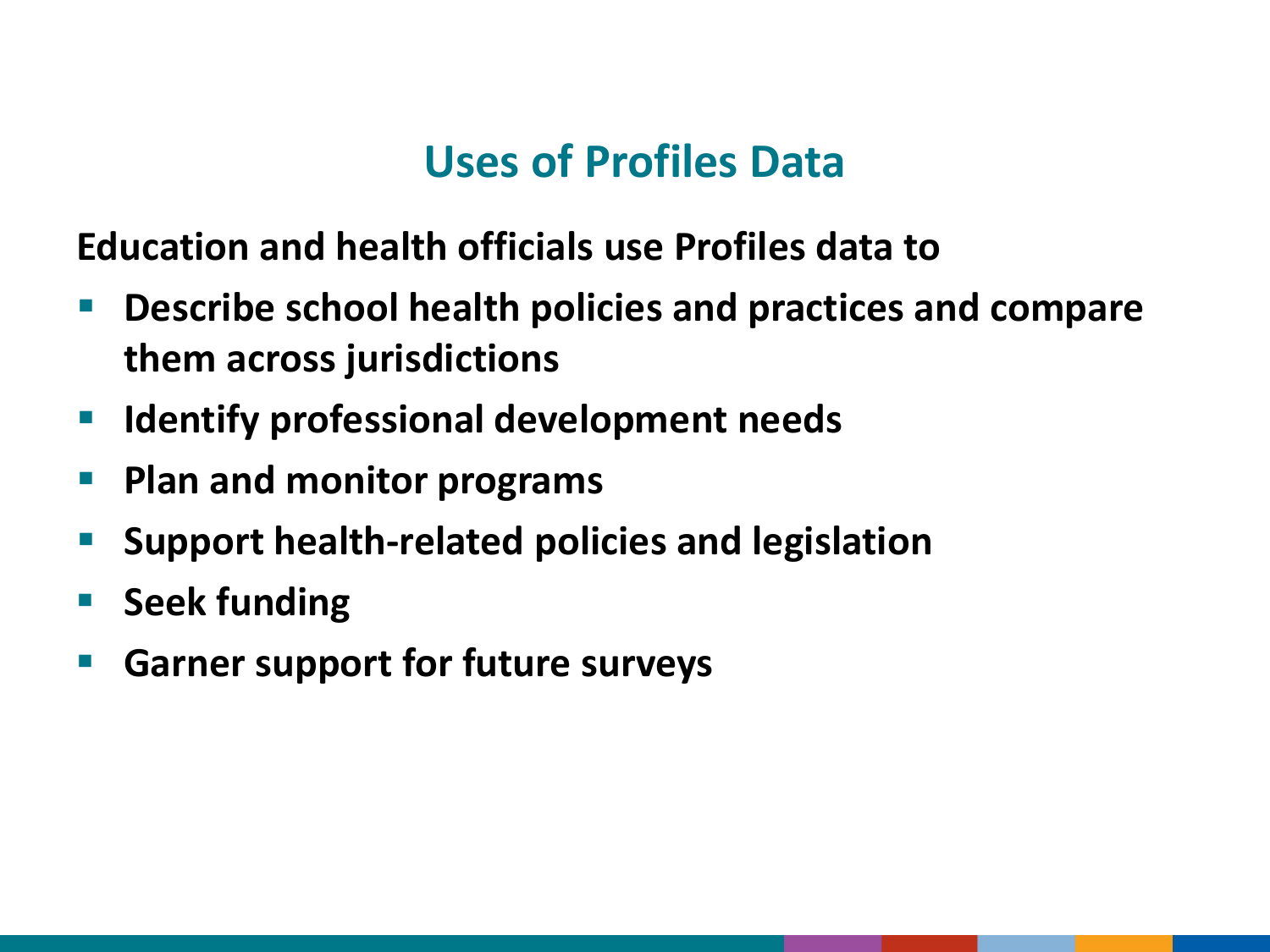## **Examples of Uses of Profiles Data**

#### **E** Maine Department of Education

– Used School Health Profiles results to inform the revision of their health education and physical education standards.

#### **Boston Public Schools**

– Has used Profiles results to track implementation of the District Wellness Policy, including health education curriculum delivery, training of teachers, and implementation of their Safe and Supportive Schools Policy.

#### **New York City Office of School Wellness Programs**

– Use Profiles data to inform the design of professional learning opportunities for health and physical education teachers and principals.